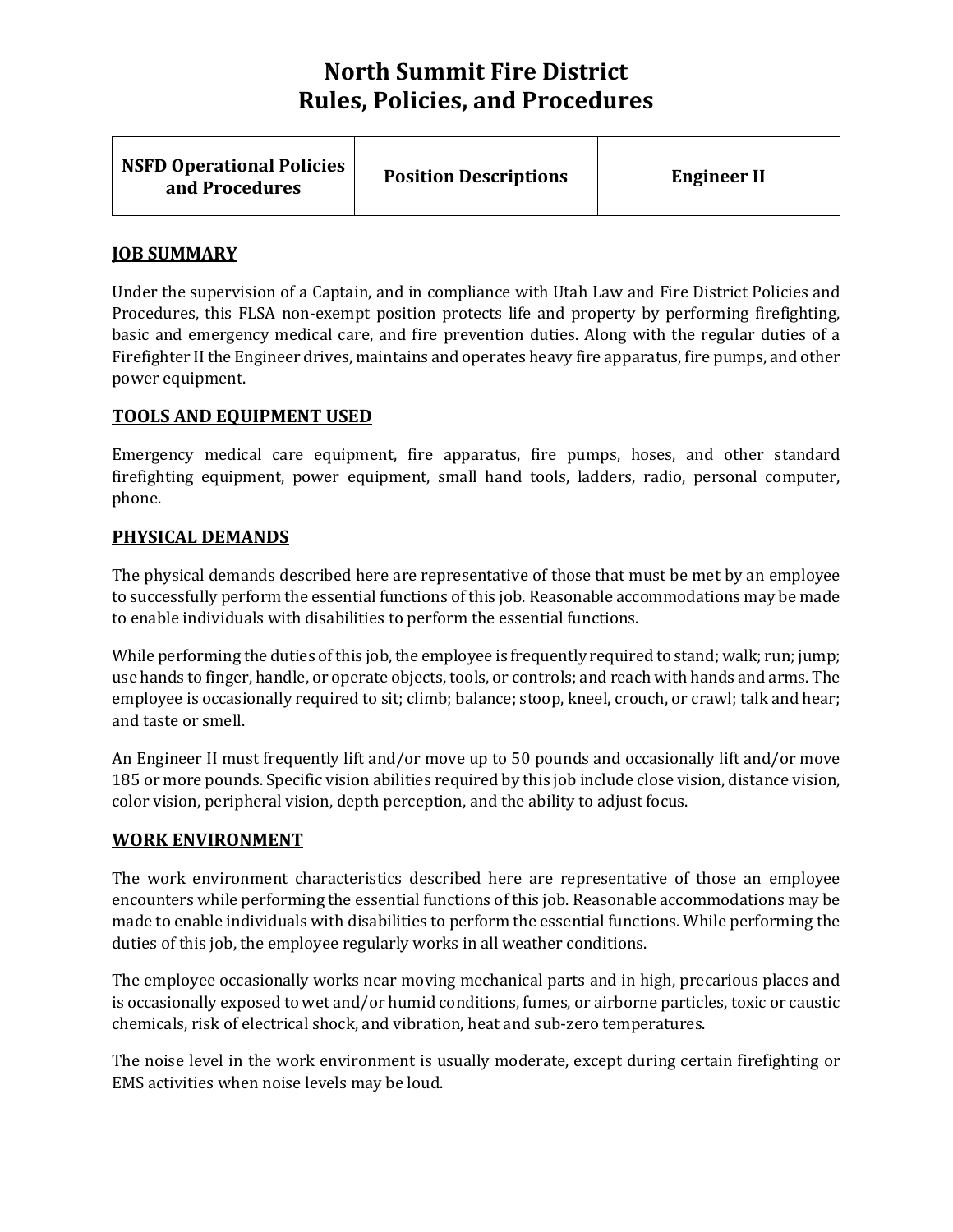| <b>NSFD Operational Policies</b><br>and Procedures | <b>Position Descriptions</b> | <b>Engineer II</b> |
|----------------------------------------------------|------------------------------|--------------------|
|                                                    |                              |                    |

## **ESSENTIAL DUTIES, FUNCTIONS AND RESPONSIBILITIES**

- Assists in the coordination, instruction, and/or supervision of an Engineer I, Firefighter I or II and Apprentice Firefighter as assigned.
- Performs firefighting activities including driving heavy (fire engines/water tenders/ladder truck) fire apparatus, operating pumps, and related equipment, laying hose, and performing fire suppression tasks.
- Responds to medical emergency calls and assists EMS personnel with patient care as needed.
- Participates in fire drills, attends classes in firefighting, emergency medical, hazardous materials, and related subjects.
- Participates in the preplan and inspection of buildings, the inspection of hydrants, and other fire suppression systems as required.
- Maintains firefighting equipment, apparatus, and facilities. Performs minor repairs to district equipment.
- Performs general maintenance work in the upkeep of fire facilities and equipment; cleans and washes walls and floors; cares for grounds around station; makes minor repairs; washes, hangs and dries hose; washes, cleans, polishes, maintains and tests apparatus and equipment.
- Presents programs to the community on safety, medical, and fire prevention topics.
- Performs salvage operations such as throwing salvage covers, water evacuation and debris removal.
- Participates in physical fitness activities to maintain the capacity for sustained physical exertion.
- Performs other job-related duties as required by the NSFD administration.

## **MINIMUM QUALIFICATIONS**

- High school diploma or GED equivalent.
- Must be (21) twenty-one years of age or older.
- Must meet all requirements of Firefighter II and Engineer I
- Must have American Heart Association Basic Life Support (BLS) for Healthcare Providers.
- Must have IS-100, IS-200, IS-700, and IS-800.
- Must have Utah Firefighter II certification from Utah Fire Rescue Academy.
- Must have Utah Hazmat Operations certification from Utah Fire Rescue Academy.
- Must have NWCG Firefighter II or higher certification.
- Must have NREMT Emergency Medical Responder or higher certification.
- Must be a citizen of the United States of America at the time of application or provide proof of appropriate work permit.